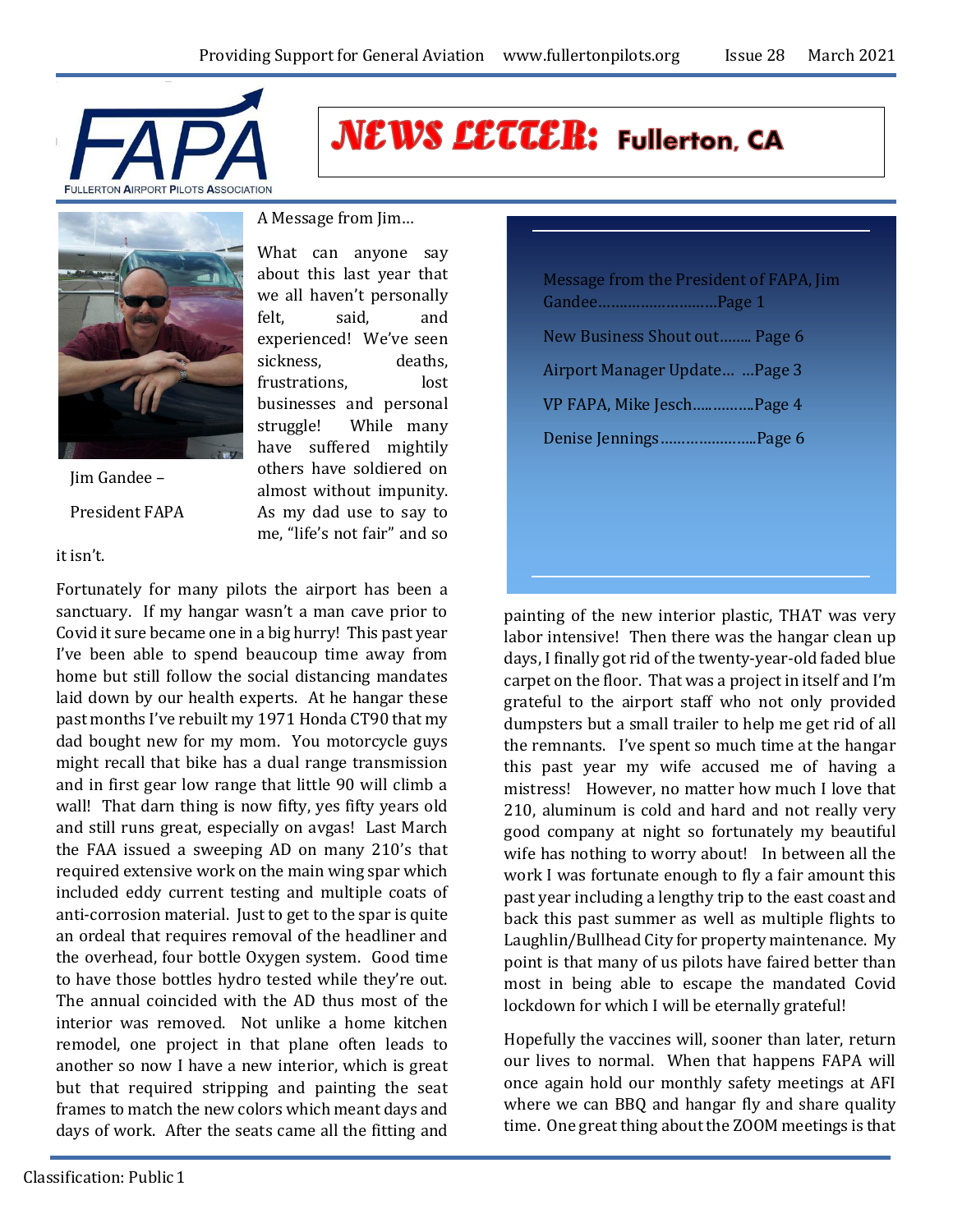we have had some top-notch guest speakers address the membership that wouldn't have been available otherwise. Personally, I can't wait to return to our inperson meetings!

Just a quick note to get it on your radar, later this year construction crews will be working on the runway. This will require closing the runway to fixed wing aircraft for multiple days and times. The runway edge repair will be publicized and NOTAMED several weeks/months in advance. FAPA will be working with the airport management to help share the message and prepare everyone when the time comes. As of now the date/time has not been confirmed but it's on this year's plan.

I'd like to take a moment to remind you all that we are all so very fortunate to be able to hop in our magic carpets and fly away, any time, any day. Its easy to take that ability for granted until suddenly, perhaps quite unexpectedly we can't. We're all but one heartbeat, one trip, one accident, one breath away from a life changing event. Moral; go fly! Practice crosswind landings, instrument work, take that trip, go get that burger, go see the USA! Flying is not cheap but who wants to be the richest guy in the nursing home? Do it while you can! Jim Gandee, President

You can reach Jim Gandee at [jimtgandee@gmail.com](mailto:jimtgandee@gmail.com) or (562)587-9939





### AIRPORT MANAGER UPDATE



Brendan O'Reilly –

C.A.E., Fullerton

#### TERMINAL REHABILITATION PHASE 2

We have decided to delay any further progress on this project while examining revenue losses because of the pandemic. While the airport and general aviation have done relatively well compared to other

industries, we are still unsure what lies ahead this year. The project is at a good stopping point, so to speak. Once we are comfortable moving forward and spending several millions of dollars, we will move this project to the forefront. At this point, we have every intention to move forward once it makes sense to do so.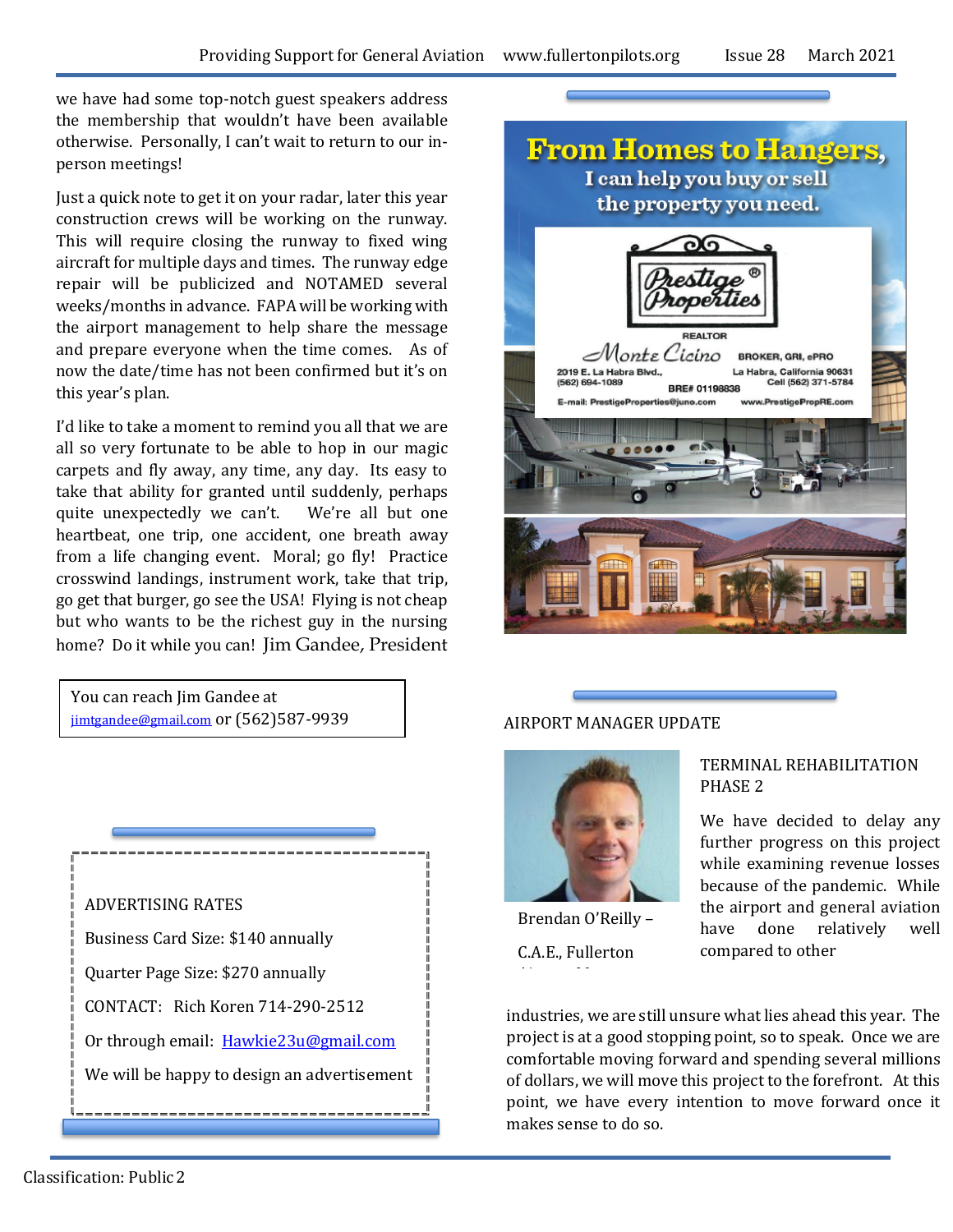Airport Manager cont.

#### ENHANCE RUNWAY EDGES PROJECT

This project will repair the runway pavement edges which are failing due to soil erosion. Project will be funded by FAA Airport Improvement Program grant (90%) and State Matching Funds Grant (5%) of the cost. Construction activity is proposed to begin late next summer. As the project will require runway closures, there will be more information and even a focus group meeting to discuss schedule as we get closer to the beginning of construction.

#### AIRPORT OPERATIONS AND MAINTENANCE

Work is just finishing up on the Brian Douglas bathrooms, and, by the time you read this, both restrooms should be open for use. We hope you enjoy the new look.

Because our lobby is still closed and folks are not able to peruse the bulletin board airport staff will be installing smaller bulletin boards around the airport near the restrooms. We will use these to provide useful information and alerts. Tenants may also post airport related items if they wish. Please contact the airport office during regular business hours. Because of limited space please keep the postings or advertisements no larger than 5"X8".

Happy New Year and here's looking forward to a great

*2021!*

As always, if you would like more information or share your own thoughts please call the airport office at (714)738-6323, or email me @ [brendano@cityoffullerton.com](mailto:brendano@cityoffullerton.com)



Meeting: Third Tuesday of each month at AFI (KFUL)

For now we have Zoom Meetings ….

We have had some really interesting speakers—all the way from musical influences in the realm of flying, ditching your aircraft in the Catalina Channel, flying across the USA at 500 feet, traveling to remote locations and camping, and survival skills when mountain flying. We encourage all pilots current or thinking of getting back into aviation, students, and aviation enthusiasts to attend the meetings.

Thank You to our Sponsors





MARK YOUR CALENDARS! THIRD TUESDAY – Fullerton Pilot Meeting!!

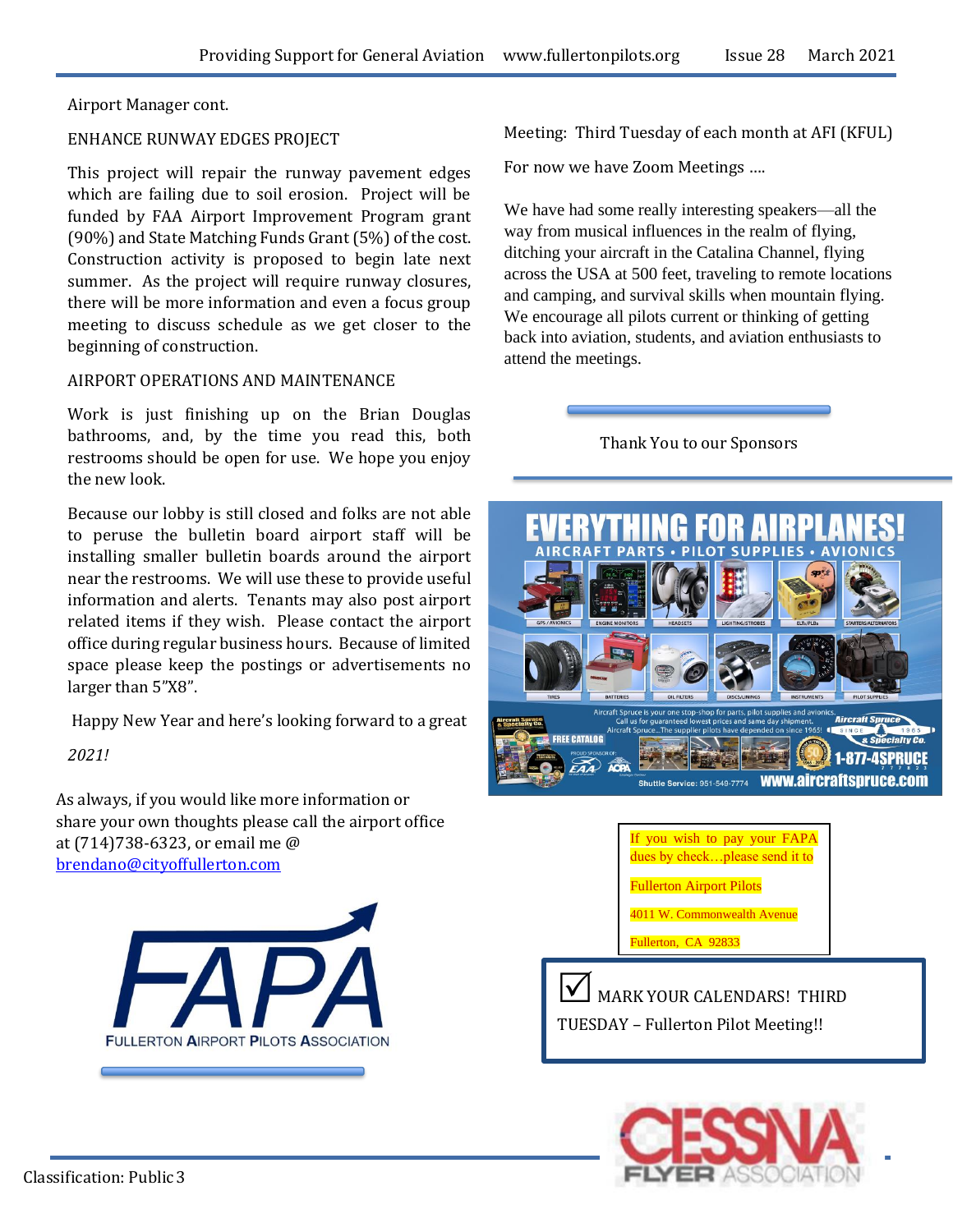

## **Maintain Visual Separation**

Recently, an accident involving an aircraft on a VFR flight made me think about what it really means when I receive an instruction to "maintain visual separation." Take a moment and ask yourself what does this instruction mean to you? The set up is generally in good VMC weather. You are following another aircraft to the runway. Maybe, you're even planning on executing an IFR approach of some sort. In any event ATC might say: "Traffic you're following is 12 o'clock, five miles, report that traffic in sight." When you do finally report that traffic in sight, the next instruction is usually: "Maintain visual separation with that traffic, caution wake turbulence, cleared to land." What did you just get yourself into?

According to the AIM (Section 4-4-14) there are two methods of visual separation. The first involves the tower controller keeping both aircraft in sight and issuing instructions to keep them apart. That's not the version I am talking about here, though, which is item #2: "A pilot sees the other aircraft involved and upon instructions from the controller provides separation by maneuvering the aircraft to avoid it." So, it's essentially carte blanche (within reason) to move around to give yourself adequate distance between yourself and the other aircraft.

It goes on to say "When pilots accept responsibility to maintain visual separation, they must maintain constant visual surveillance and not pass the other aircraft until it is no longer a factor." In other words, you accept the onus to keep you and your aircraft safely away from the other aircraft; all requirements for wake turbulence separation become yours. It even goes on in the following note to define "No longer a factor" as being when the other aircraft is either in the landing phase or on a missed approach.

The following paragraph, though, is critical. "A pilot's acceptance of instructions to follow another aircraft or provide visual separation from it is an acknowledgment that the pilot will maneuver the aircraft as necessary to avoid the other aircraft or to maintain in-trail separation." That means it's all on you; that ATC has now transferred all the responsibility for physical and wake turbulence separation to you. Are you fully able to maintain the space you need at that moment? It continues "In operations conducted behind heavy aircraft, or a small aircraft behind a B757 or other large aircraft, it is also an acknowledgment that the pilot accepts the responsibility for wake turbulence separation." In the accident that made me ponder this, the aircraft was following two B757s to the parallel runway with a crosswind that was blowing the wake toward the smaller aircraft.

Before reporting the leading aircraft in sight, I think it's worth considering a couple of factors. Do you have the correct aircraft? Are you sure the one you see is the one the controller is pointing out? Are you sure that you definitely have and can maintain a safe distance not only from the aircraft, but from its wake? From the moment the instruction is issued until you land? Without any extraordinary maneuvering? If any of those answers are in doubt, the following note comes into play: "When the pilot has been told to follow another aircraft or to provide visual separation from it, the pilot should promptly notify the controller if visual contact with the other aircraft is lost or cannot be maintained or if the pilot cannot accept the responsibility for the separation for any reason."

In the accident I cited at the top of this essay, the Bonanza was landing on a smaller parallel runway to the one the B757s were landing on. The first one was about to land, but, the second one was a couple miles farther out on the straight in final than the Bonanza which was on a wide seven mile left base leg. The controller never advised the pilot of the first one. Out pilot reported the second one in sight although it appears he may have actually seen the first and determined it not to be a factor.

Once the VFR pilot reported the airliner in sight, the controller ceased issuing separation advisories, though when issuing the landing clearance, it also included the phrase "caution wake turbulence." The pilot was now on his own for remaining clear of the aircraft and its wake. Making matters worse, a crosswind was blowing the jet's wake toward the final approach path of the Bonanza. At the closest point, the Bonanza was in the area of the wake some 15 seconds after the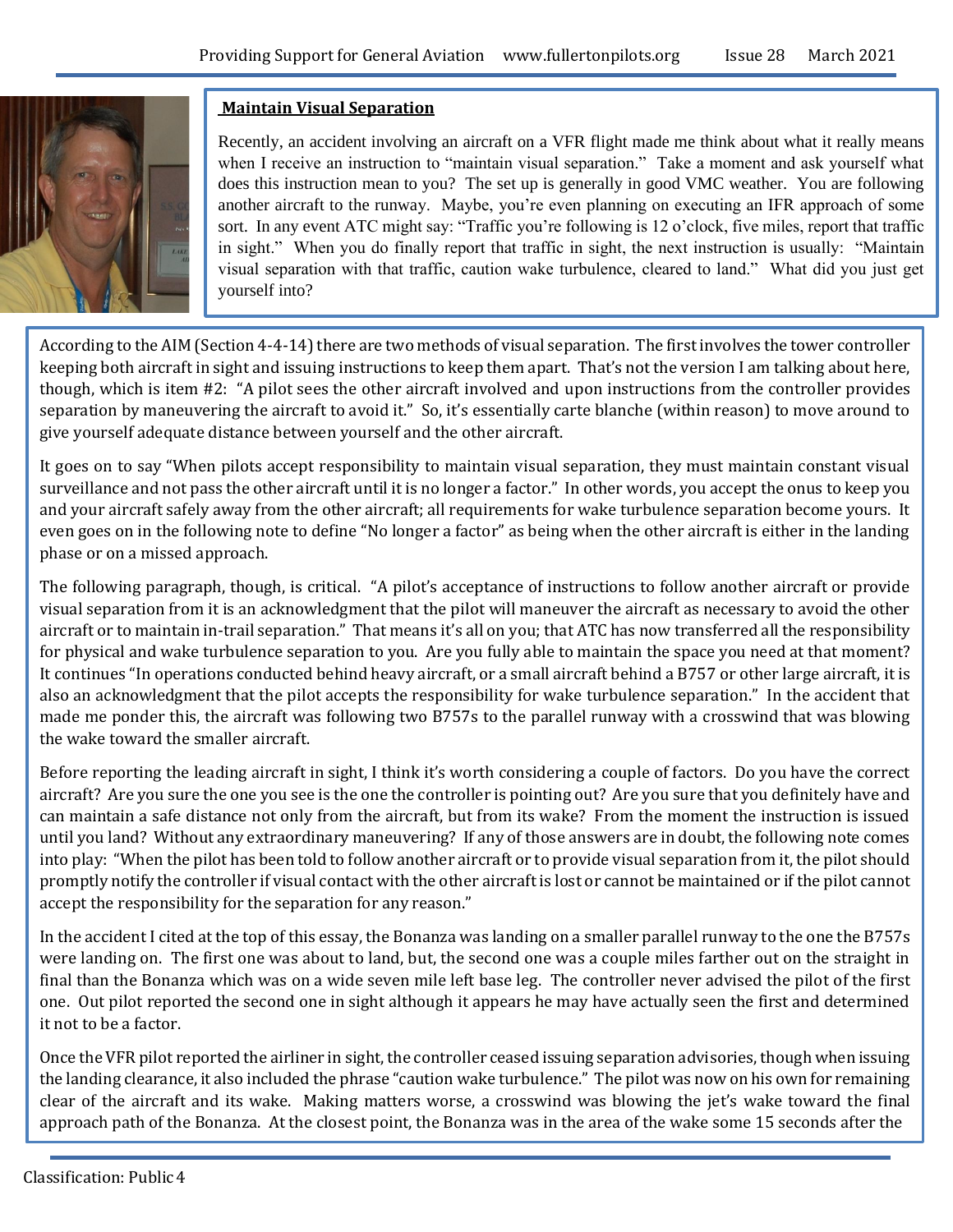the Boeing had passed at the same altitude. He ended up encountering what was almost certainly wake at about 200 feet high on final, rolled quickly, and descended straight into the ground, killing him and a passenger.

If the pilot had not reported the airliner in sight the aircraft and wake separation responsibility would have remained with the controller. This would probably have resulted in a longer traffic pattern and perhaps a few extra minutes of delay in order to ensure adequate spacing, but the accident might not have happened.

I recall a flight into Atlanta Hartsfield airport one afternoon. Traffic was landing to the west, and it was less than an hour before sunset. The sky was clear, but there was the typical east coast haze which made visibility particularly toward the west—and the airport—somewhat limited. Add to that I don't often fly in to ATL and am somewhat unfamiliar. TRACON continued to pester me to report either the field or the preceding traffic in sight, and I had to admit that I could not see either. At that point we were only 5-6 miles out on final. Finally, almost in exasperation, the controller issued us a clearance for the ILS. The difficulty with this is that the spacing requirements are somewhat stricter when conducting ILS approaches which will slow down the operation. But, I had to be honest and say that I could not see it.

Personally, I accomplish this by not being in a hurry to acknowledge that I have the other aircraft in sight. While I am getting older and my eyesight is not what it once was, I also acknowledge that I may not want to accept all that responsibility at the moment the controller offers it. I want to be certain. Not just pretty sure.

Don't be in a rush in an effort to get along. It's your safety at risk. When ATC offers this instruction, be sure you understand what your new responsibilities are, and are ready, willing, and able to accept them. If not, advise ATC and they'll conjure up an alternative plan. Perhaps one of the most underutilized words in the pilot/controller glossary is "unable. But it's also one of the most important.

FLY SAFE! FLY MORE! HAVE FUN! Mike Jesch ATP CFI

# SHOUT OUT TO A LOCAL BUSINESS

**WAYPOINT AVIATION SERVICES**: Located at Riverside Municipal Airport (KRAL)

See Lucy Holbrook A&P/IA Certified Contact phone: 951-977-8361 (Main number) 951-206-1115 Cell

While they are Beechcraft specialists, they will repair any aircraft. While flying over to KRAL for a lunch after changing my fuel hose—I discovered that my fuel flow was not operating as expected. Unannounced and with no appointment, I stopped at Waypoint. They are adjacent to the terminal building. Lucy stopped what she was doing to assist in finding the problem. She disassembled the hose and transducer, trouble shot the problem, reassembled the line, tested the line (ran up the aircraft for leaks) and charged me for minimum time even though it was less than her work time. Her expertise is astounding! I was provided a printed logbook entry and a followup call to make sure everything was good. Waypoint is also an avionics installer and a Garmin dealer. Please keep them in mind for your aircraft needs.